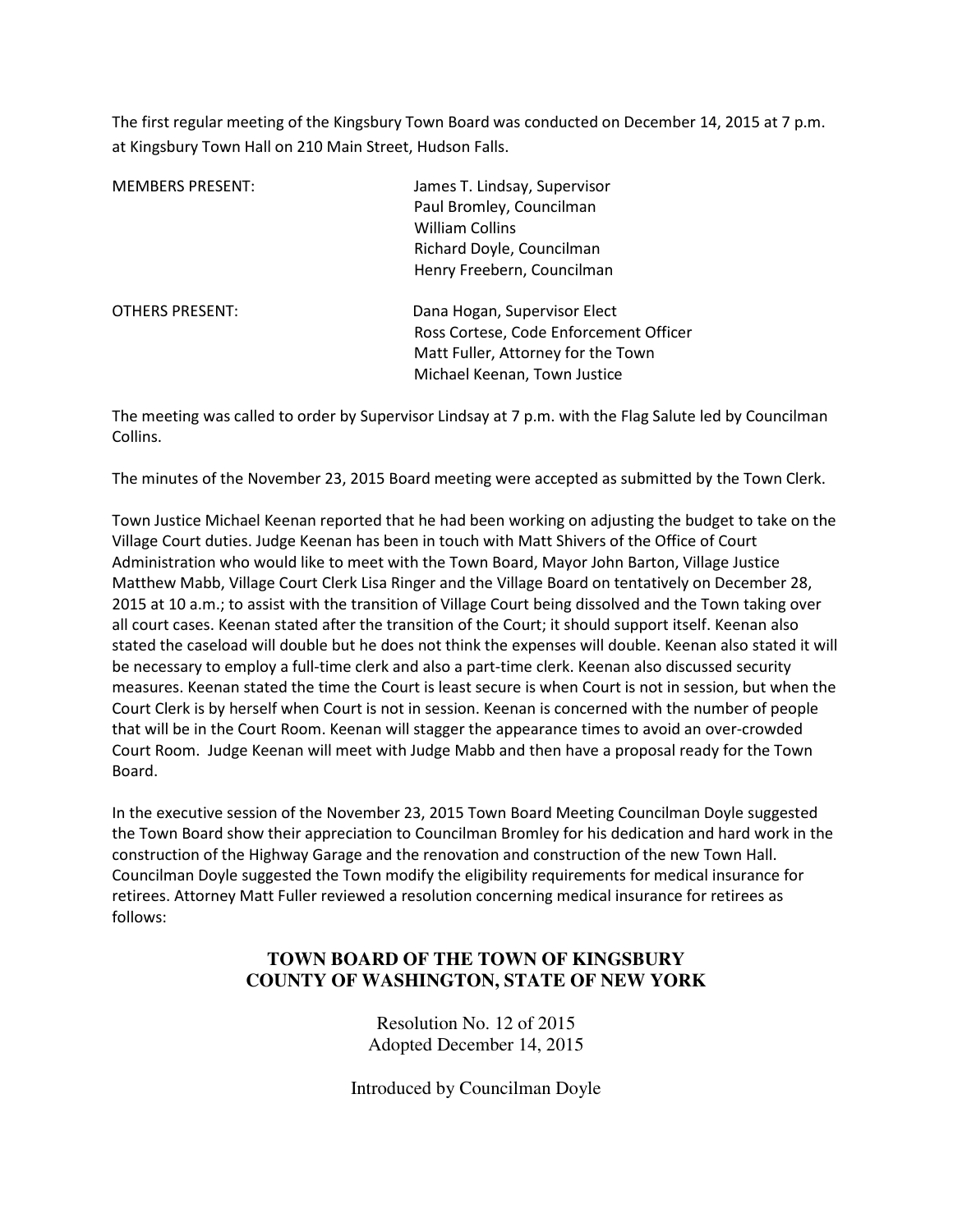who moved its adoption

Seconded by Councilman Freebern

## **RESOLUTION CONCERNING SECTION 808 -MEDICAL INSURANCE FOR RETIREES- OF THE TOWN OF KINGSBURY EMPLOYEE HANDBOOK**

**WHEREAS**, the Town of Kingsbury Town Board (hereinafter "Town Board") previously adopted the comprehensive Town of Kingsbury, Employee Handbook, dated February 11, 2009 and subsequently dated August 10, 2015, which Handbook has been amended from time to time by resolution of the Town Board and which contains provisions regarding the eligibility of medical insurance for retirees; and

**WHEREAS**, the Town Board is desirous of maintaining an up-to-date Employee Handbook which details current and accurate personnel policies and procedures, employee benefits, compliance policies, and other pertinent information governing employment related matters; and

**WHEREAS**, the Town Board has reviewed the Town's current Employee Handbook and the Town's proposed modifications to the Town's personnel policies and finds that it is in the best interest of the Town and its employees to adopt a modification to the existing Town of Kingsbury Town Employee Handbook as it specifically relates to Section 808 entitled "Medical Insurance for Retirees" of said Handbook; and

**WHEREAS**, the Town Board desires to modify said section 808 entitled "Medical and Insurance for Retirees" as it relates to eligible Town employees medical insurance after retirement as follows:

1. Section 808 Medical Insurance for Retirees subsection "Premium Payment" shall be substituted with the following modified language:

**Premium Payment***— For Retirees who retire prior to December 31, 2015, the Town will contribute \$100.00 per month towards the cost for individual medical insurance coverage, and \$100.00 per month towards the cost for spouse/dependent coverage for each individual retiree. For Retirees who retire on December 31, 2015 or after, the Town will contribute \$200.00 per month towards the cost for individual medical insurance, and \$200.00 per month towards the cost for spouse/dependent coverage, for each eligible retiree.* The balance of the premium due must be paid to the Town by the  $15<sup>th</sup>$  day of the month prior to the month of coverage. Failure to remit payment in a timely fashion will result in cancellation of coverage; and

**Death of Retiree**- In the event the retiree predeceases the spouse/dependent(s), the spouse/dependent(s) may remain on the Town's medical insurance plan as provided above under the provisions of COBRA (see Section 809). Upon expiration of the COBRA period, the surviving spouse must obtain medical insurance coverage elsewhere. *For Retirees who retire prior to December 31, 2015, the Town will contribute \$100.00 per month towards the cost for the cost for the surviving spouse/dependent(s) coverage to offset the cost of that coverage. For*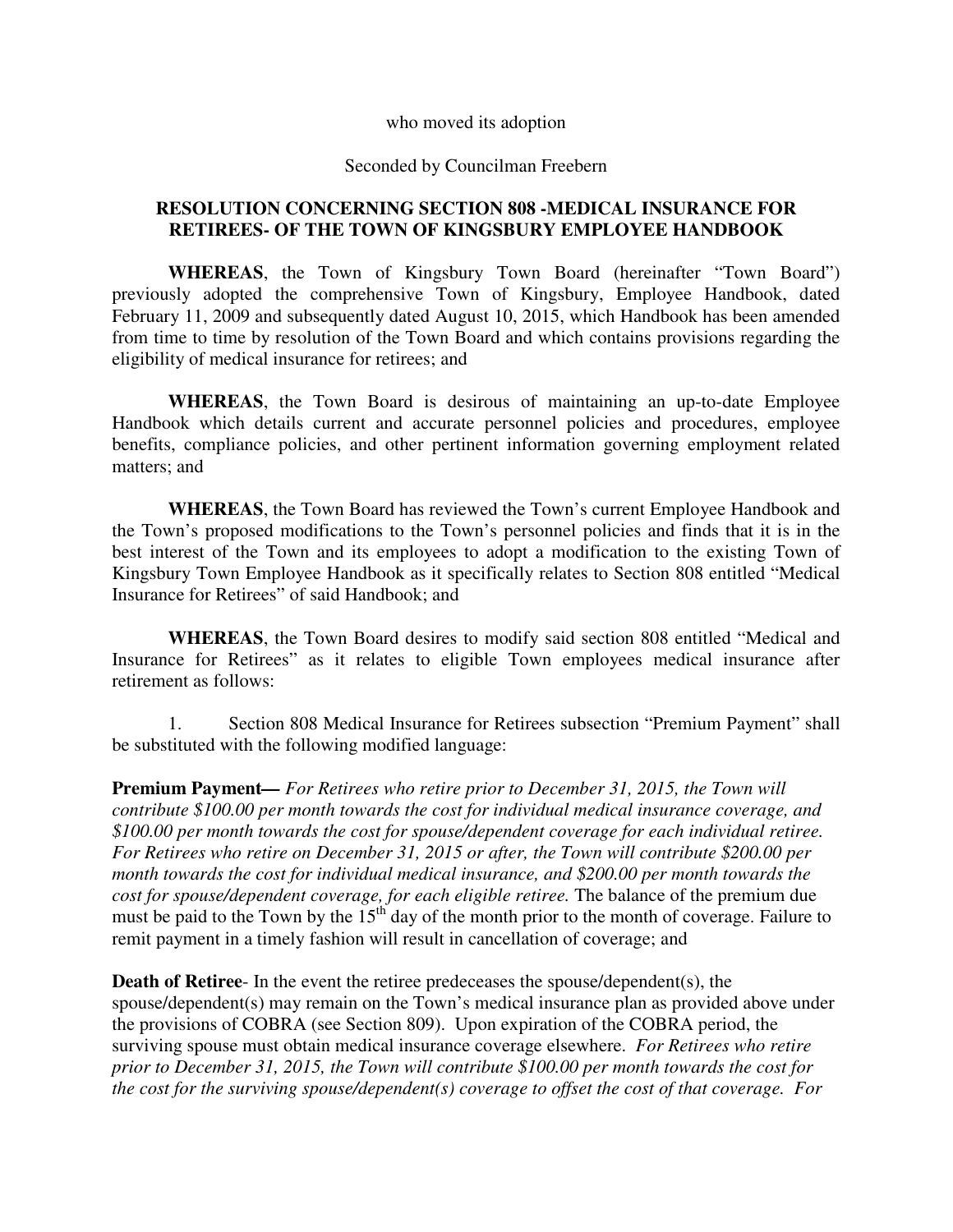*Retirees who retire on December 31, 2015 or after, the Town will contribute \$200.00 per month towards the cost for surviving spouse/dependent(s) coverage to offset the cost of that coverage.* and

**WHEREAS**, the Town Board desires to offer Councilman Paul Bromley, an elected official of the Town of Kingsbury, and his spouse the eligibility for medical insurance upon retirement, despite the eligibility requirements set forth in Section 808 of the Town of Kingsbury Employee Handbook, and

**WHEREAS**, pursuant to the Employee Handbook, the Town has the authority to modify the eligibility requirements by resolution of the Town Board; and

**WHEREAS**, the Town Board, after due deliberation thereon, has determined that it is in the best interests of the Town to modify the eligibility requirements to grandfather various council persons and their spouses so that they are eligible for medical insurance and to modify the amount paid to retiree's spouses to be the same amount as the retiree.

## **NOW, THEREFORE, BE IT**

**RESOLVED**, Councilman Paul Bromley, an elected official of the Town of Kingsbury, and his spouse shall be eligible for medical insurance upon retirement, despite the eligibility requirements set forth in Section 808 of the Town of Kingsbury Employee Handbook; and be it further

**RESOLVED**, the Town will modify section 808 as follows:

**Premium Payment***— For Retirees who retire prior to December 31, 2015, the Town will contribute \$100.00 per month towards the cost for individual medical insurance coverage, and \$100.00 per month towards the cost for spouse/dependent coverage for each individual retiree. For Retirees who retire on December 31, 2015 or after, the Town will contribute \$200.00 per month towards the cost for individual medical insurance, and \$200.00 per month towards the cost for spouse/dependent coverage, for each eligible retiree.* The balance of the premium due must be paid to the Town by the  $15<sup>th</sup>$  day of the month prior to the month of coverage. Failure to remit payment in a timely fashion will result in cancellation of coverage; and be it further

**RESOLVED**, the Town will further modify section 808 as follows:

**Death of Retiree**- In the event the retiree predeceases the spouse/dependent(s), the spouse/dependent(s) may remain on the Town's medical insurance plan as provided above under the provisions of COBRA (see Section 809). Upon expiration of the COBRA period, the surviving spouse must obtain medical insurance coverage elsewhere. *For Retirees who retire prior to December 31, 2015, the Town will contribute \$100.00 per month towards the cost for the cost for the surviving spouse/dependent(s) coverage to offset the cost of that coverage. For Retirees who retire on December 31, 2015 or after, the Town will contribute \$200.00 per month towards the cost for surviving spouse/dependent(s) coverage to offset the cost of that coverage;* and be it further

**RESOLVED**, this resolution shall take effect immediately.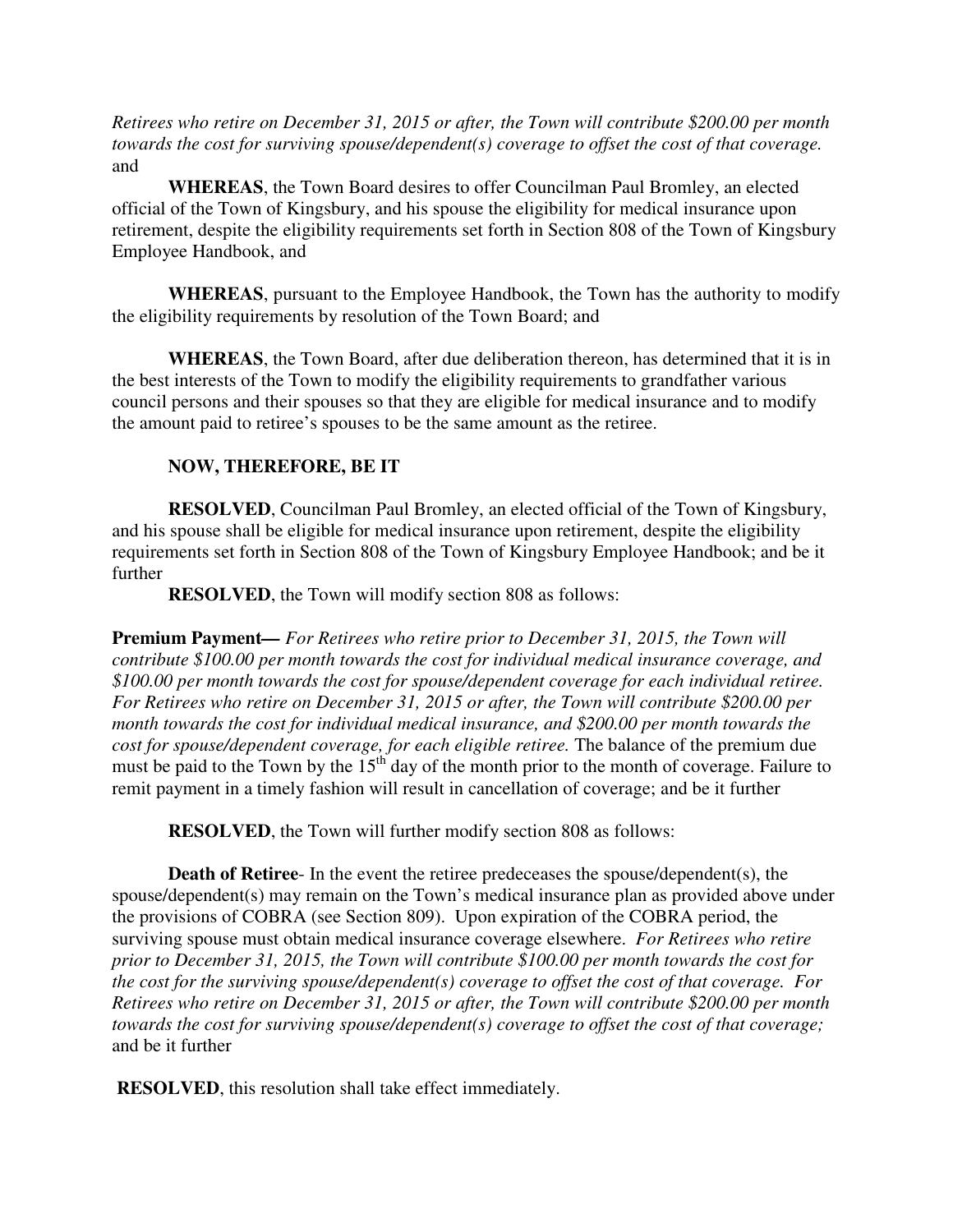The Board adopted a resolution accepting the dedication of a new Town highway as follows:

#### **TOWN BOARD OF THE TOWN OF KINGSBURY**

#### **COUNTY OF WASHINGTON, STATE OF NEW YORK**

Resolution No. 13 of 2015

Adopted December 14, 2015

Introduced by Councilman Freebern

who moved its adoption.

Seconded by Councilman Collins

### **RESOLUTION ACCEPTING DEDICATION OF**

#### **NEW TOWN HIGHWAY**

## **PARK ROAD FROM THE COUNTIES OF WARREN AND WASHINGTON INDUSTRIAL DEVELOPMENT AGENCY**

**WHEREAS**, the Counties of Warren and Washington Industrial Development Agency, organized under the laws of the State of New York with its principal place of business at 5 Warren Street, Glens Falls, New York, (hereinafter the "IDA") has offered to dedicate a certain road named Park Road in the Town of Kingsbury (hereinafter the "Town") to the Town for the use and enjoyment of the public and the residents of the Town as a town highway, which parcel is depicted in the survey, a copy of which is attached hereto; and

**WHEREAS**, the Town Superintendent of Highway and Water has inspected said road and the utilities contained thereunder and has recommended the acceptance thereof; and

**WHEREAS**, the form of the deed and title to the road offered for dedication herein has been reviewed and approved by Town Counsel, Meyer & Fuller, PLLC; and

**WHEREAS**, the dedication of the road by the Counties of Warren and Washington Industrial Development Agency will be approved by resolution of the IDA and approved by the Town Counsel prior to acceptance by the Town.

### **NOW, THEREFORE BE IT**

**RESOLVED BY THE TOWN BOARD OF THE TOWN OF KINGSBURY THAT** the Town hereby accepts and approve the deed for the dedication of Park Road to the public and the conveyance thereof to the Town of Kingsbury, subject to the final review and approval of the deed, title insurance policy, survey and transfer documents by the Town Counsel; and be it further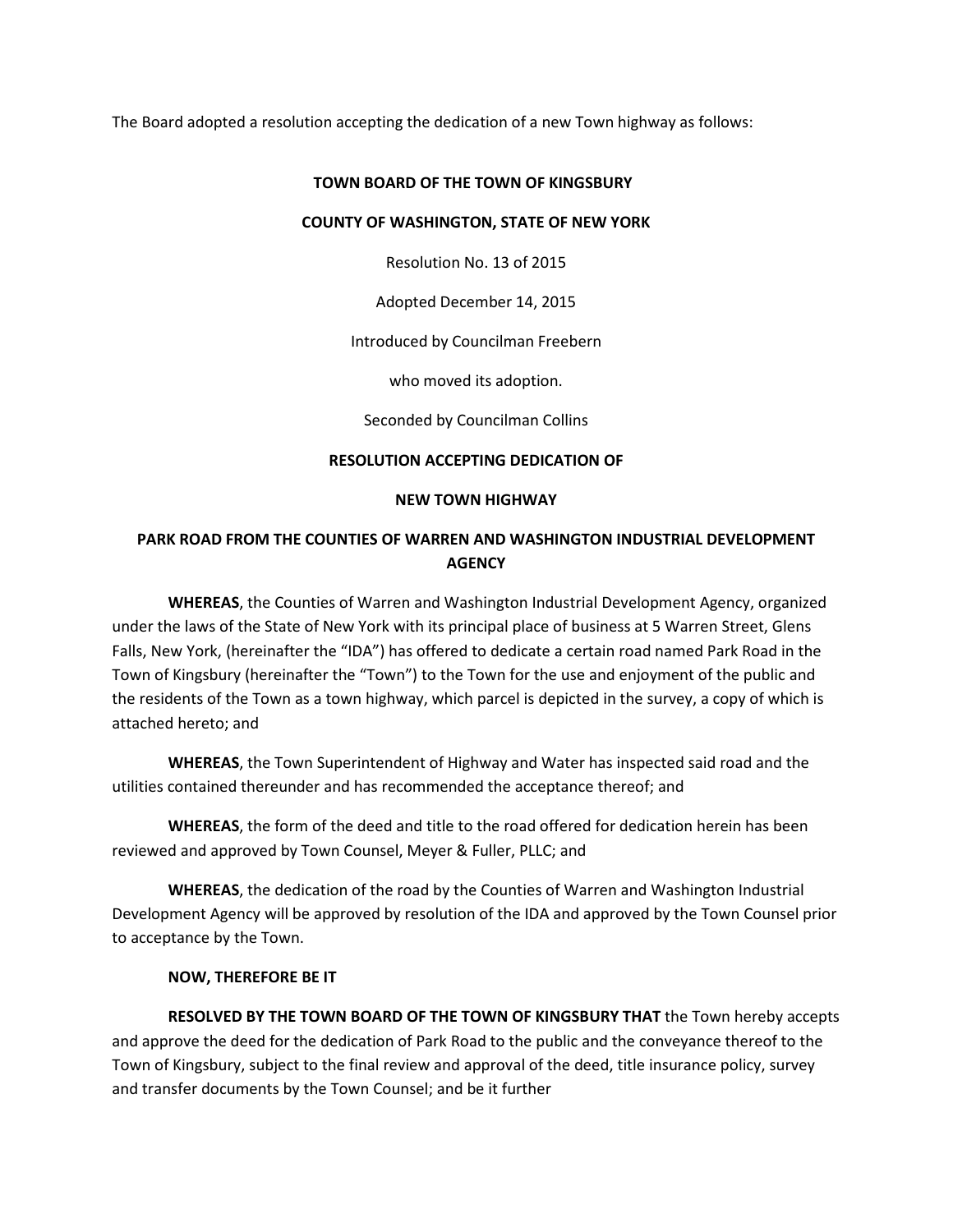**RESOLVED** that the Town Supervisor is hereby authorized and approved to execute, sign and affix the Town seal to any and all documents necessary to complete the transaction; and be it further

**RESOLVED** that upon the execution of all documents, the Counties of Warren and Washington Industrial Development Agency is authorized and directed to record the deed in the Washington County Clerk's office, with a copy of any and all documentation to be provided to the Town Clerk; and be it further

**RESOLVED** that the Town Clerk is directed to add the road to the official inventory of Town Highways as follows:

Name of Road/Highway: Park Road

Location: Off Park Road, Town of Kingsbury

Description: As per attached

and be it further

**RESOLVED** that this resolution shall take effect immediately.

PRESENT: James T. Lindsay, Supervisor Paul Bromley, Councilman William Collins, Councilman Richard Doyle, Councilman Henry Freebern, Councilman

AYES: 5

NAYES: 0

ABSENT: 0

{Seal}

Cynthia A. Bardin, Town Clerk

\_\_\_\_\_\_\_\_\_\_\_\_\_\_\_\_\_\_\_\_\_\_\_\_\_\_\_\_

Town of Kingsbury

After discussion the Board adopted the following resolution:

### **TOWN BOARD OF THE TOWN OF KINGSBURY**

### **COUNTY OF WASHINGTON, STATE OF NEW YORK**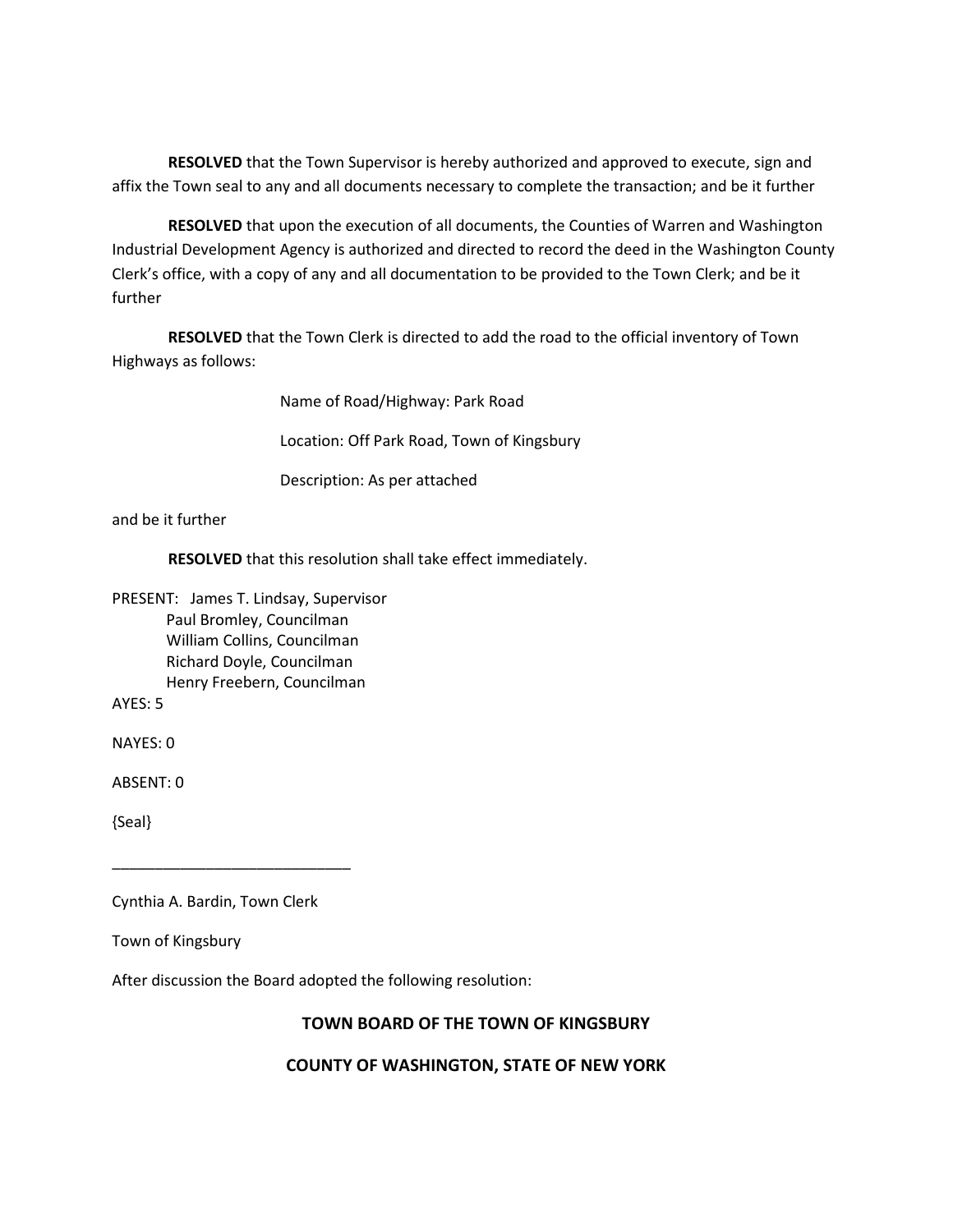Resolution No. 14 of 2015

Adopted December 14, 2015

Introduced by Councilman Bromley

who moved its adoption.

Seconded by Councilman Freebern

# **RESOLUTION FOR TOWN OF KINGSBURY CONSOLIDATED WATER DISTRICT TO REIMBURSE THE TOWN OF KINGSBURY GENERAL FUND ACCOUNT FOR MONIES SPENT RELATING TO JUNE 1, 2009 AGREEMENT WITH TOWN OF QUEENSBURY PERTAINING TO EXCESS WATER CAPACITY**

 **WHEREAS**, on or about June 1, 2009, the Town of Kingsbury (hereinafter "Town") entered in to an agreement with the Town of Queensbury to purchase excess water capacity for and on behalf of the Town of Kingsbury Water Districts (at the time separate districts); and

**WHEREAS**, the purchasing of excess capacity was done for advance planning purposes in order to provide for additional growth within the Town of Kingsbury for both those vacant parcels existing within the Town of Kingsbury Water Districts, but more importantly, as a way to provide reserve capacity for the eventual growth and expansion of the existing water districts within the Town; and

**WHEREAS**, over a period of four years from 2009 through 2012, pursuant to said agreement with the Town of Queensbury, the Town paid a total of Five Hundred Ten Thousand Two Hundred Thirty Five Dollars and Zero Cents (\$510,235.00) out of the Town of Kingsbury General Fund Account to the Town of Queensbury; and

**WHEREAS,** the money was paid from the General Fund Account for the express purpose of providing the excess water capacity for the benefit of the whole town in the interest of advance planning, with such costs to be later reimbursed by the Town Kingsbury Consolidated Water District at the time and locations where the expansion(s) actually occurs; and

**WHEREAS**, the Town Board must allocate that portion of the purchased capacity attributable to future expansion and that portion of the purchased capacity attributable to the existing Water District; and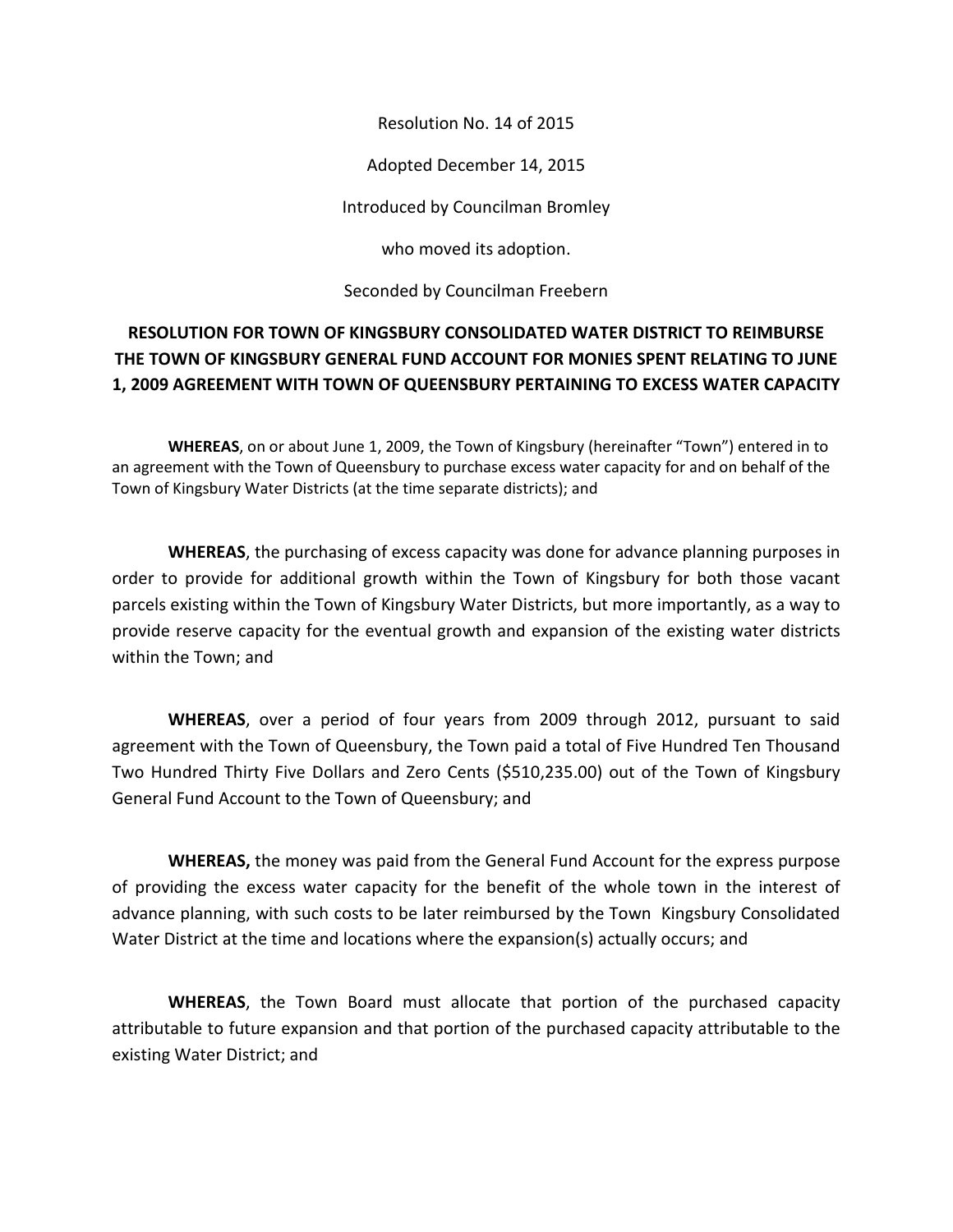**WHEREAS**, the Water District must reimburse the Town General Fund Account for such money expended on behalf of the Town's Water District and Water District Users; and

**WHEREAS**, in accordance with this resolution, the Town Board shall provide for the reimbursement of the Town's General Fund Account in a manner appropriate to reimburse the General Fund Account until such time as the balance is completed.

### **NOW, THEREFORE BE IT**

**RESOLVED,** the Town Board hereby finds that pursuant to the NYS General Municipal Law, the Town may expend money from its General Fund for advance planning purposes (see 1994 Opns St Comp No. 28; see also 1989 Opns St Comp No. 28) and to the extent that the costs relate to the water district, those costs shall be reimbursed by the Water District; and be it further

**RESOLVED,** that of the Five Hundred Ten Thousand Two Hundred Thirty Five Dollars and Zero Cents (\$510,235.00) should be allocated so that forty percent (40%) of this money was to have been allocated to future expansion of the Water District, which shall be reimbursed by at the time of said expansion and allocated accordingly based upon the facts and circumstances of the expansion; and be it further

**RESOLVED**, that Three Hundred Six Thousand One Hundred Forty One Dollars and Zero Cents (\$306,141.00), the remaining sixty percent (60%) should be allocated to the existing Water District, which shall refund the Town's General Fund Account; and be it further

**RESOLVED**, that the Water District shall reimburse the General Fund a sum of not less than Ten Thousand Dollars and Zero Cents (\$10,000.00) annually until such time as General Fund Account has been completely reimbursed the Three Hundred Six Thousand One Hundred Forty One Dollars and Zero Cents (\$306,141.00) paid from the General Fund Account on behalf of the Water District; and be it further

**RESOLVED**, the Town Comptroller is hereby authorized to make the necessary budget transfers to effectuate the terms of this resolution; and be it further

**RESOLVED,** that this resolution shall take effect immediately.

Councilman Bromley gave an update on the progress at 6 Michigan Street. He reported the siding on the exterior of the Court Room was 99% complete, the windows have arrived, commercial doors will be installed soon, NY Fire & Signal will be installing a security system and the furnace is approximately 1/3 complete and will be operable by the end of the week. Councilman Bromley stated that Superintendent of Highways, Michael Graham and his crew had done a great job on the paving of the parking lots. Bromley also reported that a flag pole base and power to the base had been installed, and a sign will be